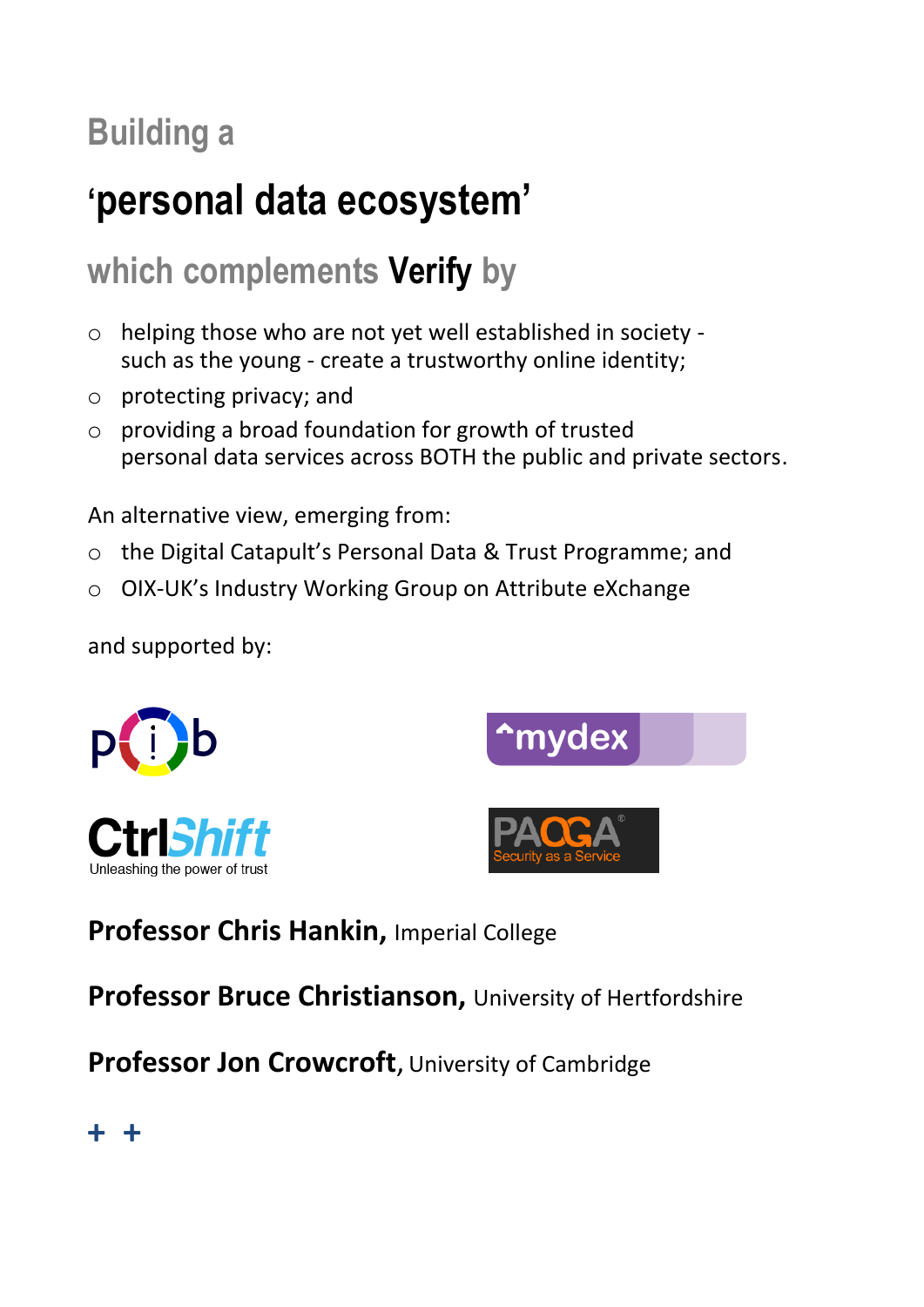## **Contents**

| 1. |      |                                                                                  |  |  |  |
|----|------|----------------------------------------------------------------------------------|--|--|--|
| 2. |      |                                                                                  |  |  |  |
|    | 2.1  |                                                                                  |  |  |  |
|    | 2.2  |                                                                                  |  |  |  |
|    | 2.3  | Building online trust / enabling the young to establish secure online identities |  |  |  |
| 3. |      |                                                                                  |  |  |  |
| 4. |      |                                                                                  |  |  |  |
| 5. |      |                                                                                  |  |  |  |
|    |      |                                                                                  |  |  |  |
|    | A1.  |                                                                                  |  |  |  |
|    | A2.  |                                                                                  |  |  |  |
|    | A3.  |                                                                                  |  |  |  |
|    | A4.  |                                                                                  |  |  |  |
|    | A5.  |                                                                                  |  |  |  |
|    | A6.  |                                                                                  |  |  |  |
|    | A7.  |                                                                                  |  |  |  |
|    | A8.  |                                                                                  |  |  |  |
|    | A9.  |                                                                                  |  |  |  |
|    | A10. |                                                                                  |  |  |  |
|    |      |                                                                                  |  |  |  |

## **Document control**

| <b>Issue</b> | Date      | Comment                                                 |
|--------------|-----------|---------------------------------------------------------|
| 0.996        | 3 Dec 15  | Amended list of supporters; and formatting corrections. |
| 1.0          | 09 May 16 | Belated formal issue                                    |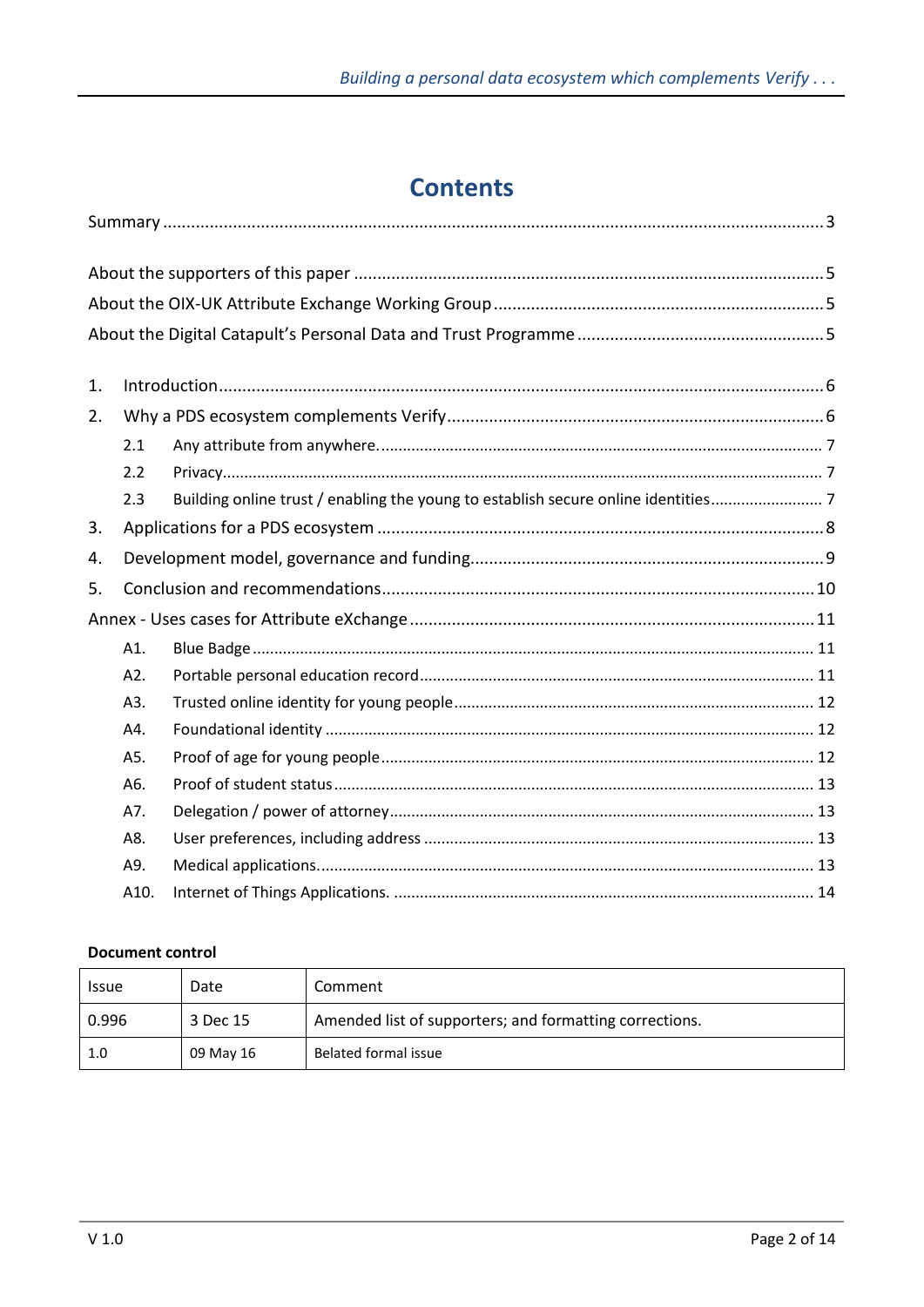<span id="page-2-0"></span>This page has been left blank intentionally.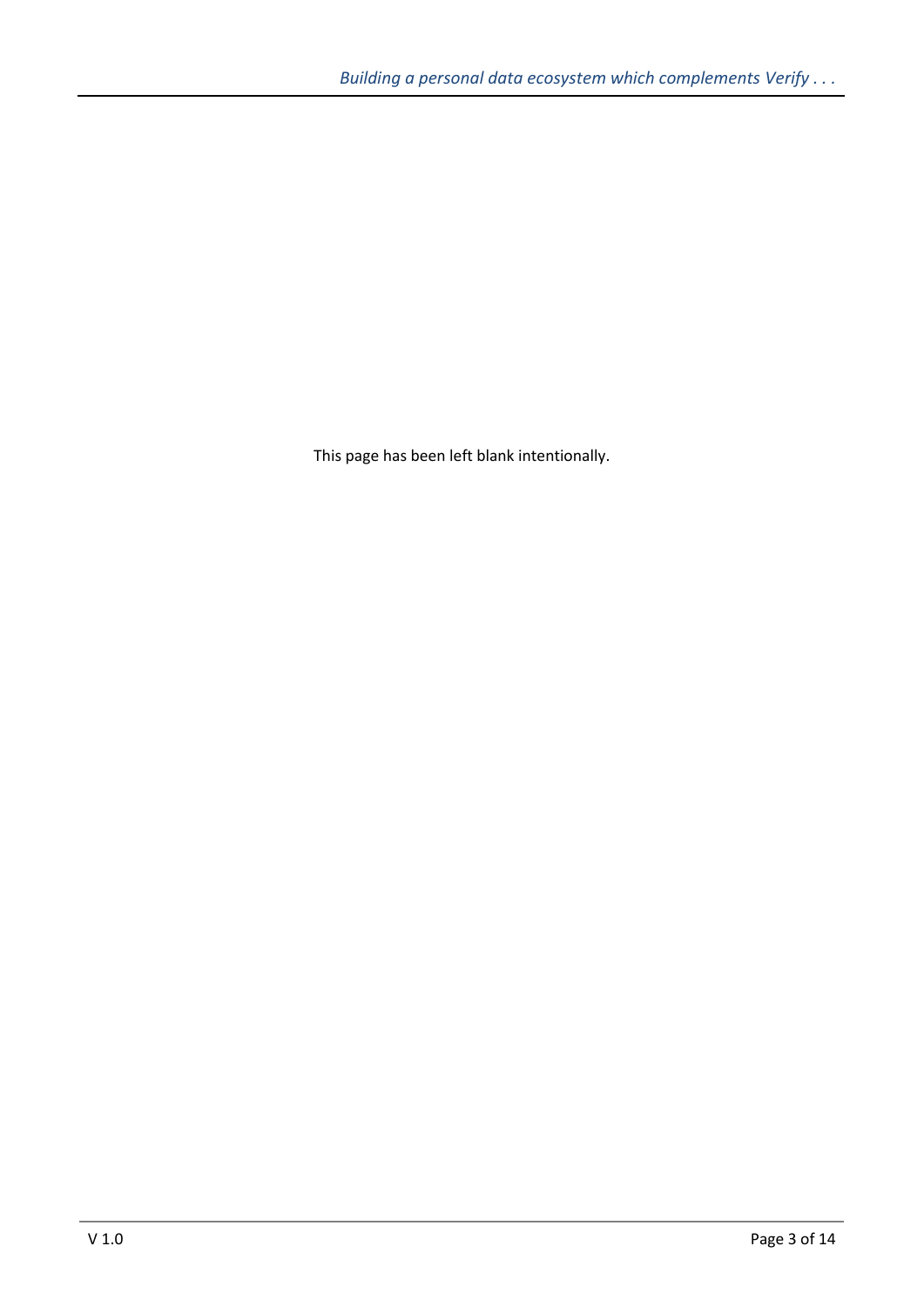### **Summary**

- $\circ$  The Cabinet Office Verify scheme for identity assurance is a major step forward, but currently makes no provision for 'Attribute eXchange (AX)', i.e. a process by which relying parties can - with the consent of the individual - obtain further trustworthy personal data (in addition to identity) from other organisations.
- o Attribute exchange is seen as being key to the release of value from 'identity-related' ecosystems.
- $\circ$  Two approaches to AX have been suggested, one that takes Verify as a given, and a second based on the development of an ecosystem of 'Personal Data Services (PDS)'.
- o The Verify approach to AX only works for a small number of use-cases in which the required data is stored in national databases.
- o The PDS approach has the potential to: (i) work for all AX use-cases, across both public and private sectors, thus creating considerable value; (ii) enhance privacy; and (iii) help fix Verify's inability to provide secure trusted identities for individuals who are not yet well established in society, particularly the young.

In consequence, the supporters of this paper urge the Government to recognise that:

- i) UK citizens need a PDS ecosystem to control the flow of their data between organisations, so enhancing convenience and privacy, and providing for necessary new functionality - such as a portable personal education record, delegation, proof of student status, proof of age, reverse marketing, and many more.
- ii) a personal data ecosystem would be a useful complement to Verify, helping those who are not well established in society obtain a secure (LOA2) Verify identity;
- iii) development of a PDS ecosystem is best led by one or more private- or third- sector organisations under the supervision of a non-profit governance body.
- iv) a PDS ecosystem is only viable if there is a development path which, although starting at the level of individual service providers (schools, local authorities, universities, GPs), has the potential to reach national scale;
- v) it would thus be useful to open at an early stage discussions with certain government departments, particularly BIS and DfE re education applications and DCMS re proof-of-age applications; and
- vi) it would helpful if because of its dominant role in identity assurance Cabinet Office could (i) recognise publicly that a personal data ecosystem would be a useful complement to Verify; and (ii) sponsor the discussions with other government departments, as outlined above.

-------------------------------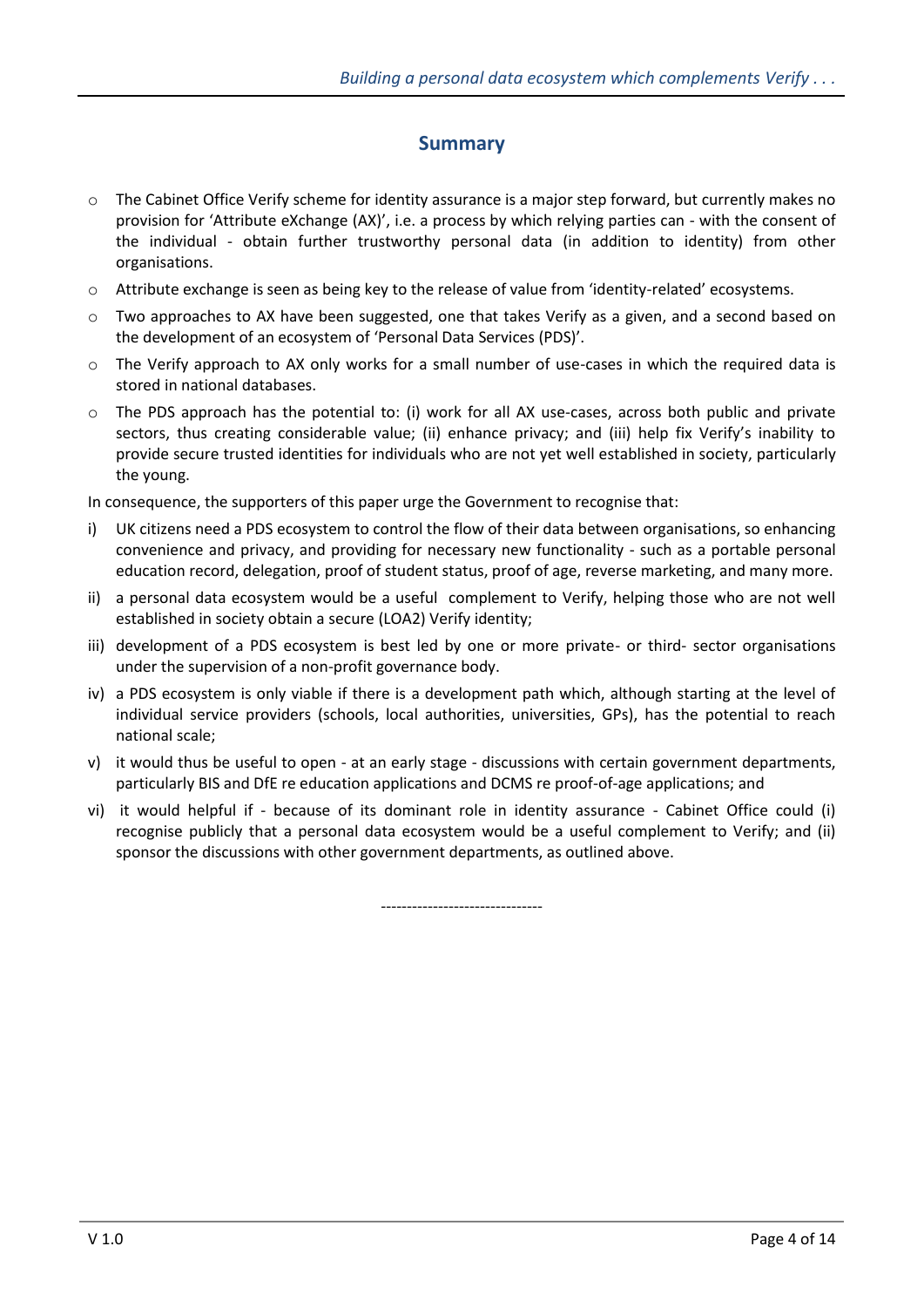## <span id="page-4-0"></span>**About the supporters of this paper**

- o PIB-d Ltd is a joint-venture between parts of HE sector and the private sector, and intends to create a personal data ecosystem for the UK, starting in the education sector. http://www.pib-d.net
- o Ctrl-Shift is a specialist consultancy 'helping organisations to prosper, in the new digital economy, by using information in the hands of the individual to build a trusted strategic market position through trusted digital services'. http://www.ctrl-shift.co.uk
- o Mydex, a Community Interest Company, is the UK's longest-established personal data service. https://mydex.org
- o PAOGA is a privately held supplier of personal data services, and is currently working with a client in the HE sector to stand-up a pilot. http://www.paoga.com/
- o Chris Hankin is Director of the Institute for Security Science and Technology at Imperial College London, and a Professor of Computing Science; he was also the chair of the expert group responsible for the 2013 Government Foresight report on the 'Future of identity'. http:// www.gov.uk/government/collections/future-of-identity
- o Bruce Christianson is professor of informatics at the University of Hertfordshire and takes a particular interest in identity, personal data, and the transitivity of trust. http://go.herts.ac.uk/bruce\_christianson
- o Jon Crowcroft is the Marconi Professor of Communications Systems in the Computer Lab, at the University of Cambridge, and a co-investigator in the Hub-of-All-Things project. See http:// <http://www.cl.cam.ac.uk/~jac22/>and http://hubofallthings.com/

## <span id="page-4-1"></span>**About the OIX-UK Attribute Exchange Working Group**

The Open Identity Exchange (OIX) is a non-profit that describes itself as a 'global organisation working directly with governments and the private sector developing solutions and trust for online identity'.

The UK arm of OIX, known as OIX-UK, works closely with - and is largely funded by - the Cabinet Office to assist with the development of its Identity Assurance Programme, also known as the GOV.UK Verify service.

In 2014/2015, OIX-UK formed an industry working group to study the question of how Attribute eXchange (AX) functionality could be developed for the UK, and to comment on work led by Warwickshire County Council to develop an AX application using Verify as a foundation. That group has now produced an official OIX report, which can be found at http://oixuk.org/?page\_id=444

John Harrison of PIB-d participated in this working group, and championed the (minority) view that identity was an attribute, and that an approach to attribute exchange based on this fact would both create useful general purpose infrastructure and help remedy some of weaknesses in Verify. Thus this paper can be seen as an alternative, or perhaps a complement, to the official OIX report.

## <span id="page-4-2"></span>**About the Digital Catapult's Personal Data and Trust Programme**

The Digital Catapult is a 'national centre to rapidly accelerate the UK's best digital ideas to market to create new products, services, jobs and value'. One of the Catapult's programmes seeks to facilitate work on the issues of online Personal Data and Trust, and is led by Dr Matt Stroud.

It should be emphasised that the Catapult is not a funding agency, and so does not attempt to 'pick winners'. Rather it is a facilitator, and seeks to assist the development of personal data and trust schemes that have originated - and may have gained some momentum - elsewhere. As part of this role, the Catapult may: (i) organise fora at which discussions can take place, particularly between organisations with AX uses cases and developers of PDT schemes; and (ii) assist with the development of the non-profit governance body required in most scheme architectures

All the supporters of this paper, save Bruce Christianson and Jon Crowcroft, have participated in one or more Catapult PDT events.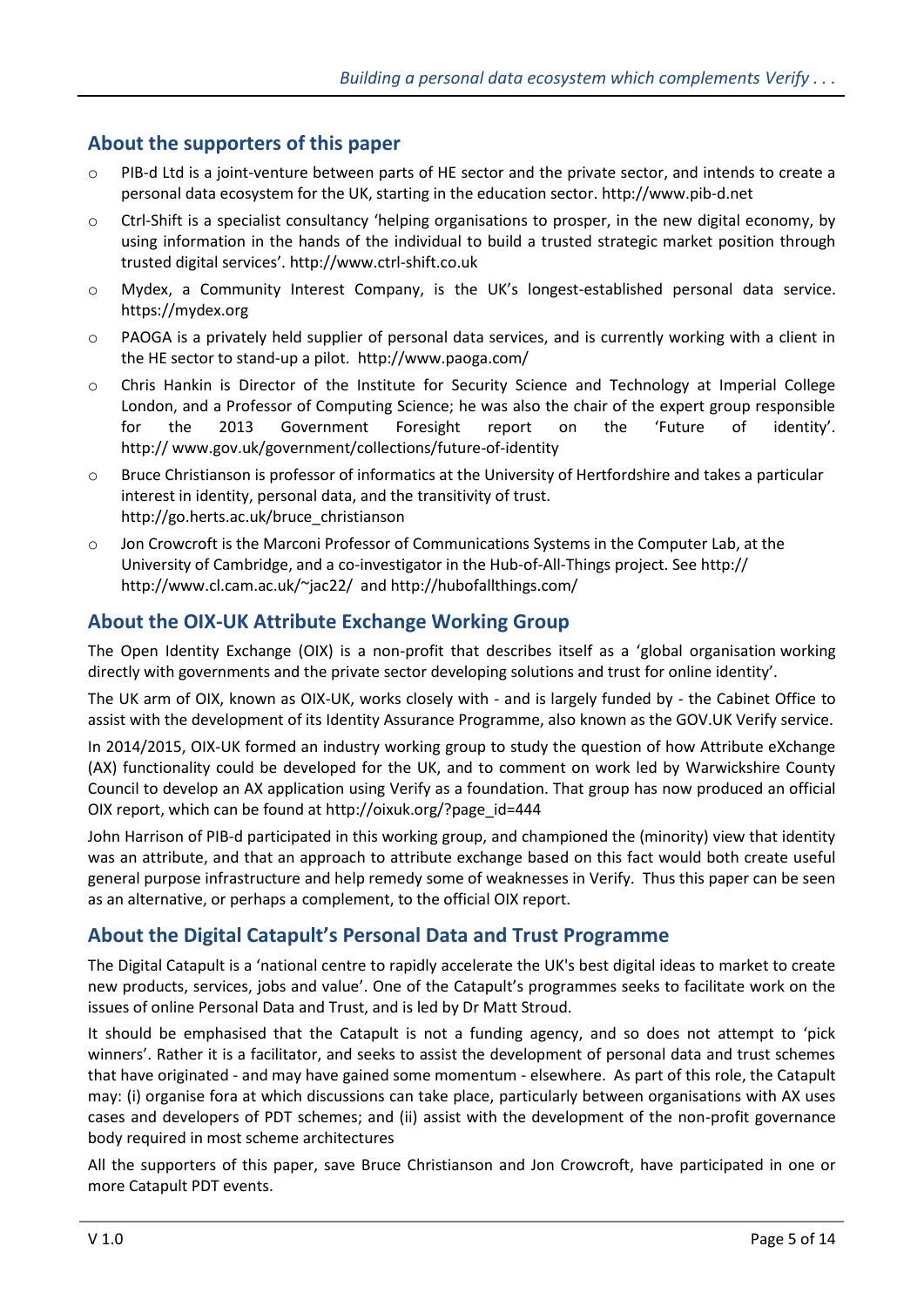## <span id="page-5-0"></span>**1. Introduction**

In early 2015, Cabinet Office, which created the Verify scheme for identity assurance, funded an OIX-UK industry working group to look at the subject of 'attribute exchange (AX)'.

Two approaches to AX were suggested. The first takes Verify as a given. The second requires the development of an ecosystem of 'personal data services (PDSs)' - also known as 'personal data stores', 'personal information brokers', 'personal information management services' and 'life management platforms' - and can be made backward compatible with Verify. PDSs are also the subject of discussion within the Personal Data and Trust initiative hosted by the Digital Catapult.

In this paper, which is the result of discussions in the OIX working group and at the Catapult, we describe the two approaches to AX, and then argue that the development of a PDS-based ecosystem is a necessary step for the UK, offering a wide set of applications, and also remedying certain key weaknesses of Verify.

We then list briefly some of the leading AX use cases, discuss the governance and financing issues inherent in creating a PDS ecosystem, and conclude by urging Cabinet Office to support further work as a sponsor of discussions with other government departments.

In the annex, we describe in detail some of the leading AX use cases, looking specifically at Blue Badge, proof-of-age, portable-personal-education-record, proof-of-student-status, user preferences (including address), delegation / transfer of authority, foundational identity, and medical applications.

## <span id="page-5-1"></span>**2. Why a PDS ecosystem complements Verify**

In the Verify project, the Cabinet Office has shown how individuals can choose an agent, from a managed market, to prove their Key Identity Attributes  $(KIA)^1$  online. The next step, seen as being key to releasing value<sup>2</sup> from 'identity ecosystems', is Attribute Exchange (AX): a process by which an organisation can obtain, online and with an individual's explicit consent, trustworthy information about that individual from other organisations.

Two approaches to AX have been proposed. The first takes Verify - in which the agent chosen by an individual is known as an 'Identity Provider (IdP)' - as a given. In the second, individuals choose a different kind of agent, known as a 'personal data service' (PDS)', from a different managed market.

The differences between an IdP and a PDS are important. An IdP checks the existence of an individual's claimed identity (in, principally, the passport, driving-licence and credit-reference databases), verifies that the individual is the real owner of that identity, and then enables the individual to show the result - a set of verified Key Identity Attributes - to organisations with whom the individual wishes to transact. The flow of information is one-way: from IdP to transacting organisations.

In contrast, a PDS can be thought of as online wallet for use by an individual to carry many kinds of trusted personal information from one organisation to another. Such information might include KIA, or qualifications, or proof of student status, or tickets, or prescriptions, etc. The flow of information is twoway: from PDS to transacting organisation, back in the reverse direction, and then outward again to other transacting organisations.

A PDS can be thought of as a generalisation of an IdP, designed specifically for attribute exchange and treating proof of KIA in much the same way as proof of any other attributes, rather than as a case apart.

The benefits of creating a PDS ecosystem for attribute exchange, rather than persisting with an approach based solely on Verify, are significant, and can be described under three headings: 'any attribute from anywhere'; 'privacy'; and 'building trust'.

1

 $<sup>1</sup>$  Key Identity Attributes (KIA): name, addresses for the last three years, date-of-birth.</sup>

<sup>&</sup>lt;sup>2</sup> See, for example, the Ctrl Shift report on 'Economics of Identity' available from [www.ctrl-shift.co.uk;](http://www.ctrl-shift.co.uk/) and the various WEF reports re personal data, available fro[m www.weforum.org/projects/rethinking-personal-data](file:///C:/Users/User/Documents/PIB-d/Organisations%20O%20-%20Z/OIX/Note%20re%20dynamic%20attribute%20exchange/www.weforum.org/projects/rethinking-personal-data)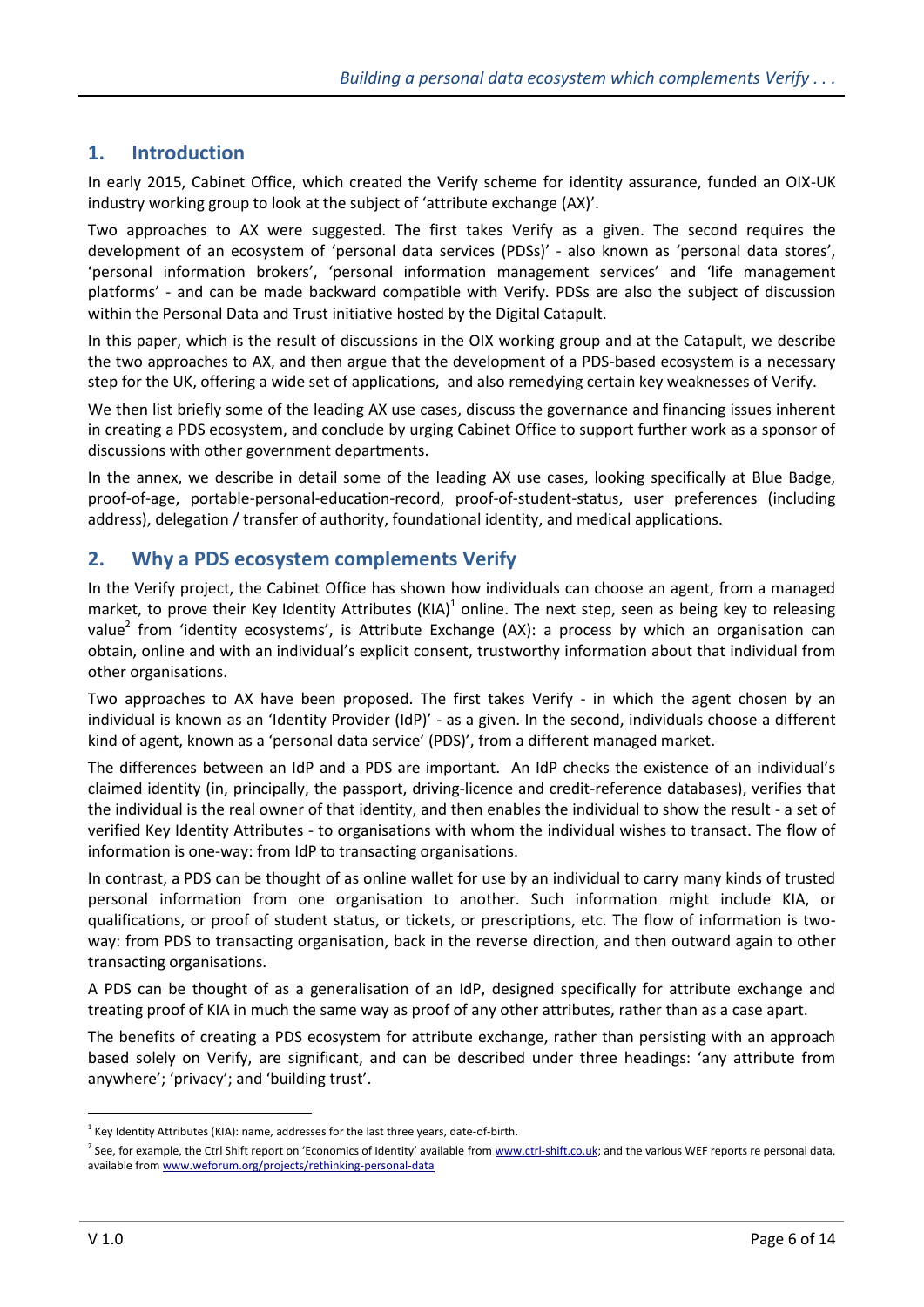### <span id="page-6-0"></span>**2.1 Any attribute from anywhere.**

Because the Verify information flow is one-way, and limited to KIA, organisations requiring further trusted attributes - beyond KIA - cannot request it from the individual's IdP. Instead they must search elsewhere, and are only likely to succeed if the information is stored in a known place. Thus these use-cases, termed 'static AX' by the OIX working group, tend to involve unique, national-scale data sources, usually found in or near central government. The lead example, being piloted by Warwickshire County Council, is proving eligibility for 'Blue Badge' parking privileges - which can be determined from the DWP's database in about 40% of cases $3$ .

Looking now at the PDS approach, the data flow is two-way, both from and to an individual's PDS. Thus organisations requiring trusted information about an individual - whether 'identity' or many other types don't have to know where to look; instead they can ask whether the information is available through the individual's PDS, as a result of PDS-enabled online relationships that an individual may have set up with any entity, ranging from national databases all the way down to a single school, hospital, doctor, professional body, bank or even another individual.

Extending the range of attribute sources, in this way - from just central databases to the whole of society results in a far richer of set of AX applications, and weakens any case for the creation of further central databases.

#### <span id="page-6-1"></span>**2.2 Privacy**

Within a PDS ecosystem, data is - in effect - carried by an individual, using a PDS, from one organisation to another. In consequence, it's the individual who makes the necessary links between personal records, and there is no absolute need to disclose an identifier (or set of attributes, KIA) that - because it's unique across many different organisations - can be used by them to link records without, necessarily, obtaining the individual's consent.

This means that, unlike Verify which requires disclosure of KIA to every organisation, a PDS ecosystem is a privacy-enhancing technology: it will enable an individual to disclose *only* the personal information required for a particular transaction.

In some cases, say opening a new bank account or linkage of a new online account to existing offline records, disclosure of KIA may be required. But in many other cases, KIA is not required, allowing the individual to act anonymously or pseudonymously. Examples include: (i) voting, disclosing only eligibility to vote, such as residence within a defined region; (ii) access to safe social networks for children, disclosing only that the individual's age is below an agreed threshold; (iii) purchase of adult material online, disclosing only that the individual is 18 or older; and (iv) sale of goods through an distributed ebay-like system, disclosing only seller reputation.

#### <span id="page-6-2"></span>**2.3 Building online trust / enabling the young to establish secure online identities**

A Verify IdP proves KIA by checking to see whether a claimed identity can be found in existing databases principally the Passport, Driving Licence, and credit reference systems - and then requiring the individual to demonstrate that he or she is indeed the owner of that identity. This works well for individuals who are established in society, and have entries in at least two of the three main databases. But it works poorly for those - often the young, the homeless, or immigrants - who have yet to become established. These individuals find it difficult, if not impossible, to obtain a Verify LOA2 identity, the first useful level. Currently, at least 50% of applications to Verify's IdPs fail<sup>4</sup>.

Verify's difficulties are illustrated by the circularity of requiring an individual to have an LOA2 identity to apply online for a driving licence, which itself is one of the identity proofs commonly used to obtain an

**<sup>.</sup>** <sup>3</sup> Figure provided by Rob Laurence, project manager of the OIX run Warwickshire Blue Badge discovery and alpha project

 $^4$  The figure of > 50% failed applications is derived from conversations with several of the Verify IdPs.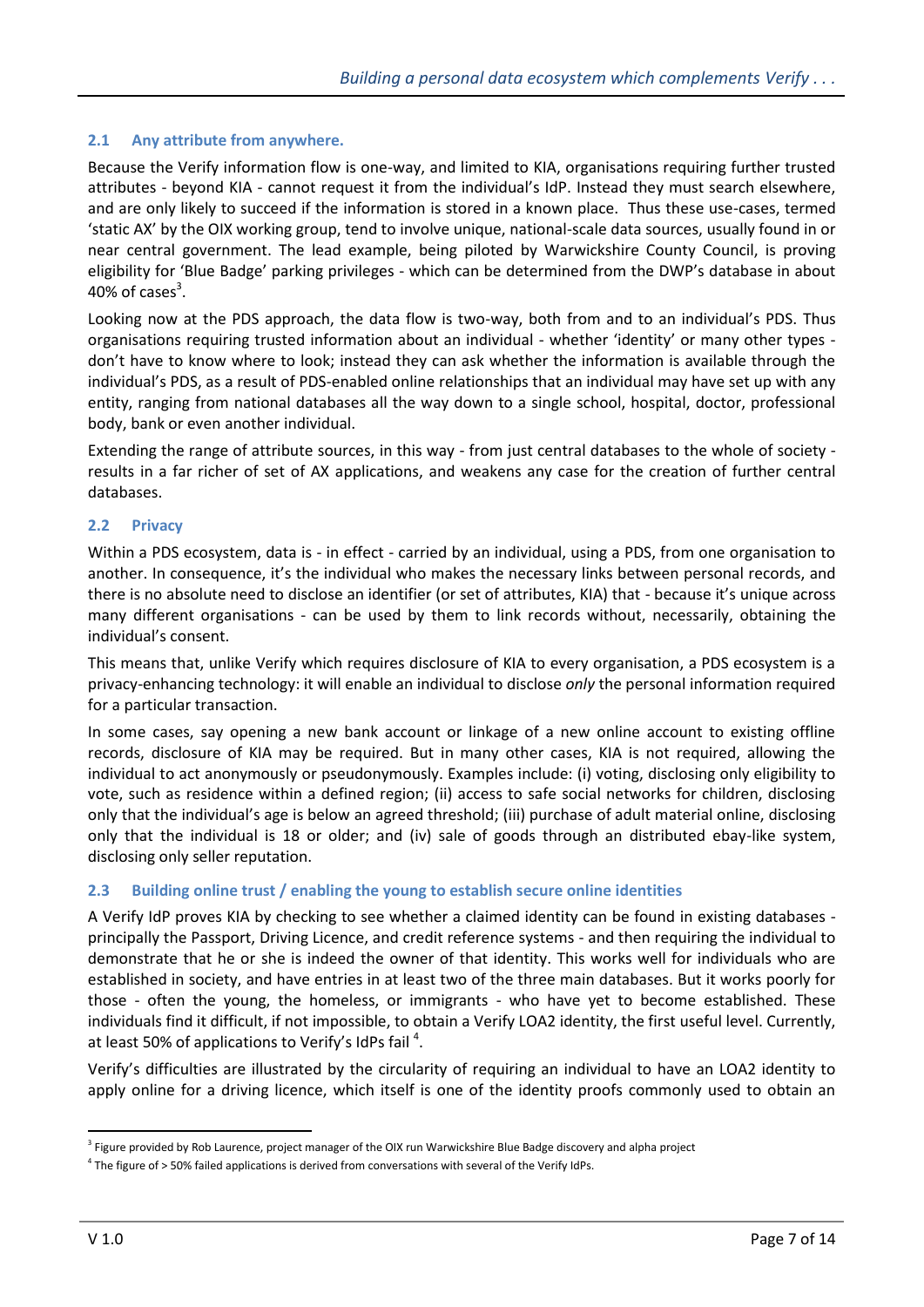LOA2 identity. These difficulties are compounded by the fact that, should an individual wish to switch from one IdP to another, they lose whatever trust has been built up and must start again from scratch.

There is need for a different approach, one that complements Verify by enabling individuals to build up trust online over a period of time, akin to the way in which sellers on ebay start by being pseudonymous, and can then build up a reputation as being honest and prompt. Using a PDS account, an individual will be able to accumulate vouches for identity - as well as for other attributes - from the many organisations and individuals they encounter as life progresses. And, as a condition of the trust framework imposed by the PDS ecosystem, they will be able to port that accumulated evidence from one PDS to another.

Note that not all vouches for identity are equal. More weight will be given to those that are recent; that originate from established organisations or individuals; that are the result of either face-to-face or longterm interactions; and that result from a formal check of identity proofs.

In this approach, any organisation that vouches for identity can be regarded as an 'Identity Provider', and the individual's PDS becomes the medium used to convey accumulated evidence of identity to new organisations. One could say that the PDS approach is an unbundling of the Verify model, separating the provision of identity (and other attributes) from the means by which the attributes are conveyed.

In the longer term, and because a PDS gives an individual control over disclosure, we may even reach the point where government can issue an online, foundational identity attribute - the equivalent of a birth certificate - to an individual as represented by their PDS. But that step will require (i) advances in the use of biometrics for authentication (i.e. proving ownership of a PDS account); and (ii) the development of technical and legal means to allow a parent or guardian to control, from their own PDS account, a child's account.

## <span id="page-7-0"></span>**3. Applications for a PDS ecosystem**

Some PDS applications have already been mentioned. But, to ensure completeness, we give in this section a quick overview of leading applications, starting with Blue Badge as the case that was examined by the OIX Working Group.

- o Blue Badge: online applications by the less able for parking privileges
- o Portable personal education record: enabling individuals to gather qualifications from many different learning providers and professional bodies, both on-line and traditional, and then use this evidence in support of applications to further learning providers and / or employers
- o Trusted online identity/ reputation for young people: helping address the difficulty found by Verify in providing secure online identities for those who lack passport, driving licence, or credit record
- o Foundational identity: enabling government, in the longer term, to issue the online attributes in lieu of birth certificates
- o Proof of age, and proof of student status: enabling young (and older) people to gain access to ageappropriate online content / social networking, and prove eligibility for student discounts
- o User preferences: enabling everyone to maintain a single source of truth for data under their own control, e.g. address, marketing preferences, contact details, etc.
- o Medical applications: giving individuals online access to their medical records, user control of medical prescriptions etc.
- $\circ$  Internet-of-Things (IoT) applications: giving individuals control of data generated by personal internetenabled devices, e.g. health monitors, location data from mobiles, etc.

All these applications are described in more detail in the annex.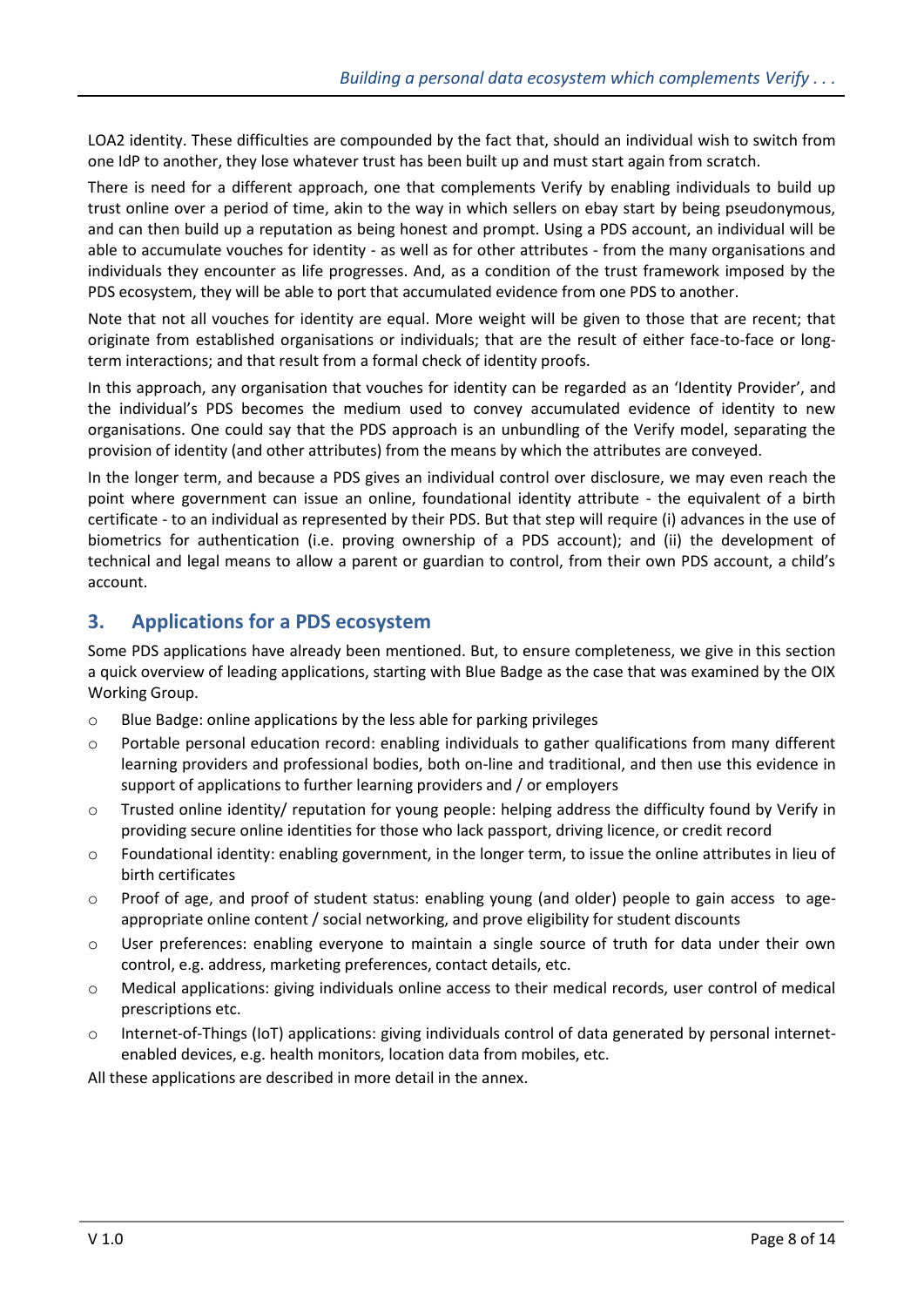## <span id="page-8-0"></span>**4. Development model, governance and funding**

It's not easy to set up a new, distributed, digital ecosystem for personal data and identity. The closest parallel is to the credit card networks 50+ years ago, but they only deal with a single type of use case and set of attributes: money and its movement.

The issues to be overcome include: (i) that most existing organisations have sector-specific remits, and thus do not feel able to lead a project that straddles sectoral boundaries; and (ii) that there is a need to raise significant funding, despite a degree of technical risk and the current climate of austerity.

Looking at attempts to date: **Verify** was developed - and is managed - by the Cabinet Office, with funds provided entirely from the public purse. While the scheme's lead application is proof of Key Identity Attributes to central government departments, there is an ambition to also serve other parts of the public sector and, indeed, the private sector. But it is open to question whether the ambition is entirely realistic, given that Verify was not really designed to meet the needs of service providers - such as the NHS, local government, and education - that often see their customers face-to-face, and so can easily check identity themselves.

Apart from Cabinet Office, the field is split between start-ups and research projects. Of the start-ups, **Mydex CIC** is one of the longest established. Its founders took the view that a personal data service was a public good, and so created a community-interest-company (CIC), using funding from sources seeking social benefit as well as some level of financial return. Mydex CIC has significant experience of providing services to local authorities.

A second start-up, **PAOGA,** was set up as conventional commercial company, and is currently working with a university to run a pilot of a stand-alone personal data service.

**PIB-d** was set up in 2011 as a joint venture between the Higher Education (HE) and private sectors. The founders contributed certain intellectual property, some private capital, and won some grant funding; the HE sector contributed further funding, and a route to critical mass in which a portable personal education record serves as the lead application. The company completed a formal feasibility study by the end of 2012, and then paused because of (i) uncertainty about Verify's future development plans; and (ii) a reorganisation, and consequent lack of clear direction, within one of its HE sector investors. Now both obstacles are clearing, and there is a possibility of progress.

By way of organisational model, PIB-d has long advocated a non-profit governance body to create trust, and a for-profit operational company tasked with developing new applications and signing up new service providers. This approach is similar to that adopted by the more recent **Hub-of-All-Things (HAT)** research project, led by Professor Irene Ng at the University of Warwick, and now transitioning into start-up mode.

But, in other respects, the two projects are very different: whereas PIB-d focuses initially on 'real world' personal data, as defined by counterparties - both organisations and other individuals - with a legal persona , HAT concentrates on giving individuals control of data generated by internet-enabled devices. Thus the lead PIB applications are proof of qualification, proof of student status, proof of identity, and communications between all the entities involved; while the lead HAT applications are marketing related. However, the two projects appear to have some common applications - such as low- value payment - and may eventually converge.

A second research project, **Digital Prosumer** led by Professor Panos Louvieris at Brunel University, is – as yet – in the early stages. Like HAT, it appears to be focused on data generated by internet-enabled devices.

The final mention goes to the **Digital Catapult,** which is a 'national centre to rapidly advance the UK's best digital ideas'. The Catapult's Personal Data and Trust team is working hard to promote the development of personal data services in the UK, and is well placed - and willing - to support the creation of the non-profit governance body required in proposals for PDS ecosystems, such as PIB and HAT.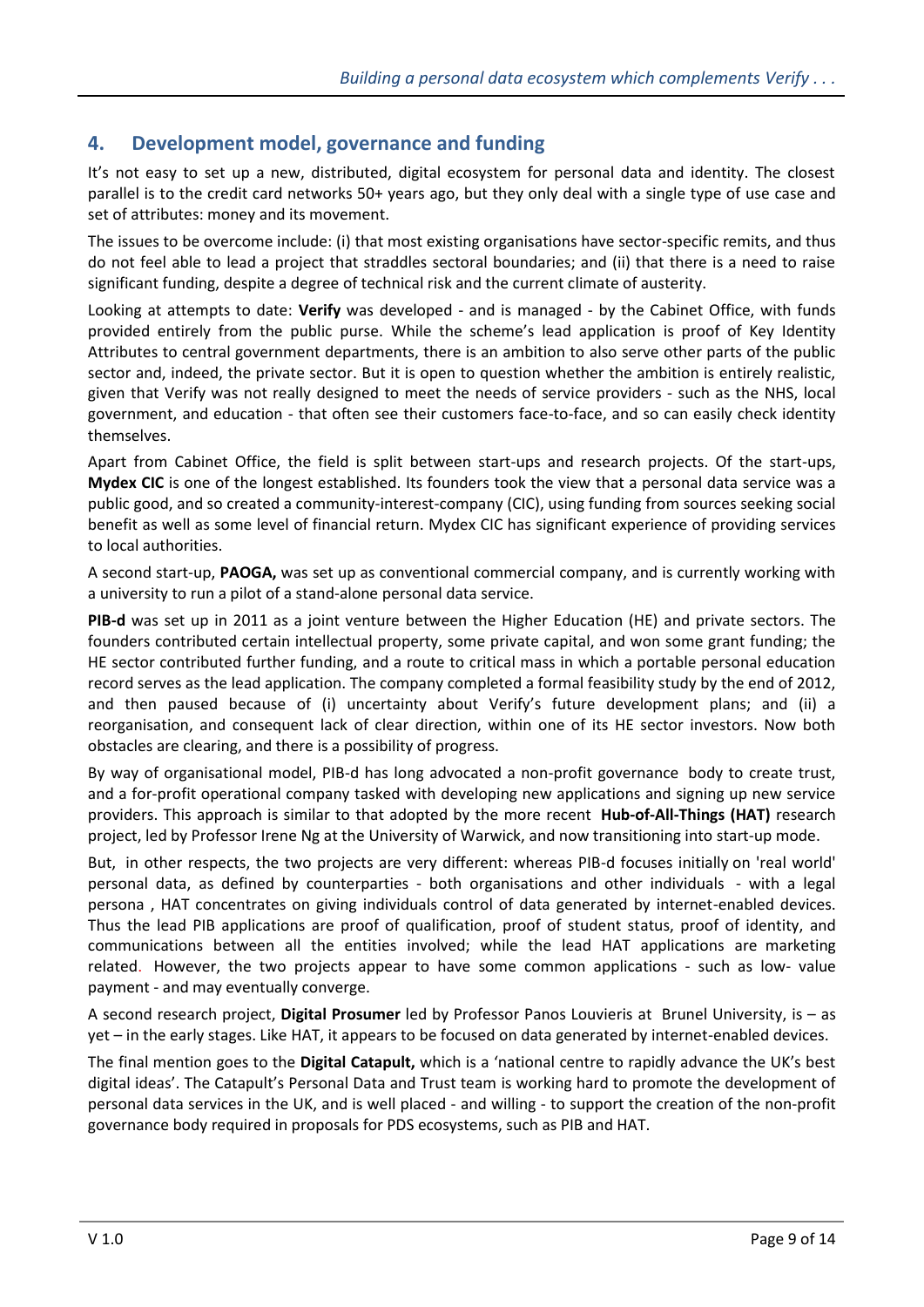## <span id="page-9-0"></span>**5. Conclusion and recommendations**

The development of a personal data ecosystem for the UK, based on interoperable personal data services, offers benefits to all: new applications, greater convenience and improved privacy for individuals; and significant process improvements and economies for the organisations that serve them.

Such an ecosystem could also help address the challenges currently found by the Cabinet Office Verify scheme in providing secure online identities for those people - particularly the young and the homeless who are not well established in society. However, Cabinet Office - which leads for the UK public sector on 'identity' - has yet to recognise, formally, the UK's need for a personal data ecosystem.

All the supporters of this paper urge the Government to recognise that:

- i) UK citizens need a personal data ecosystem to control the flow of their data between organisations, so enhancing convenience and privacy, and providing for necessary new functionality such as delegation.
- ii) a personal data ecosystem would be a useful complement to Verify, helping those who are not well established in society obtain a secure (LOA2) Verify identity; and
- iii) development of a PDS ecosystem is best led by one or more private- or third- sector organisations under the supervision of a non-profit governance body.
- iv) a PDS ecosystem is only viable if there is a development path which, although starting at the level of individual service providers (schools, local authorities, universities, GPs), has the potential to reach national scale;
- v) in consequence, it would be useful to open at an early stage discussions with certain government departments, particularly BIS and DfE re the education applications, and DCMS re proof-of-age applications; and
- vi) it would helpful if because of its dominant role in the provision of identity assurance services to the public sector - Cabinet Office could (i) recognise publicly that a personal data ecosystem would be a useful complement to Verify; and (ii) sponsor discussions with other government departments, as outlined above.

----------------------------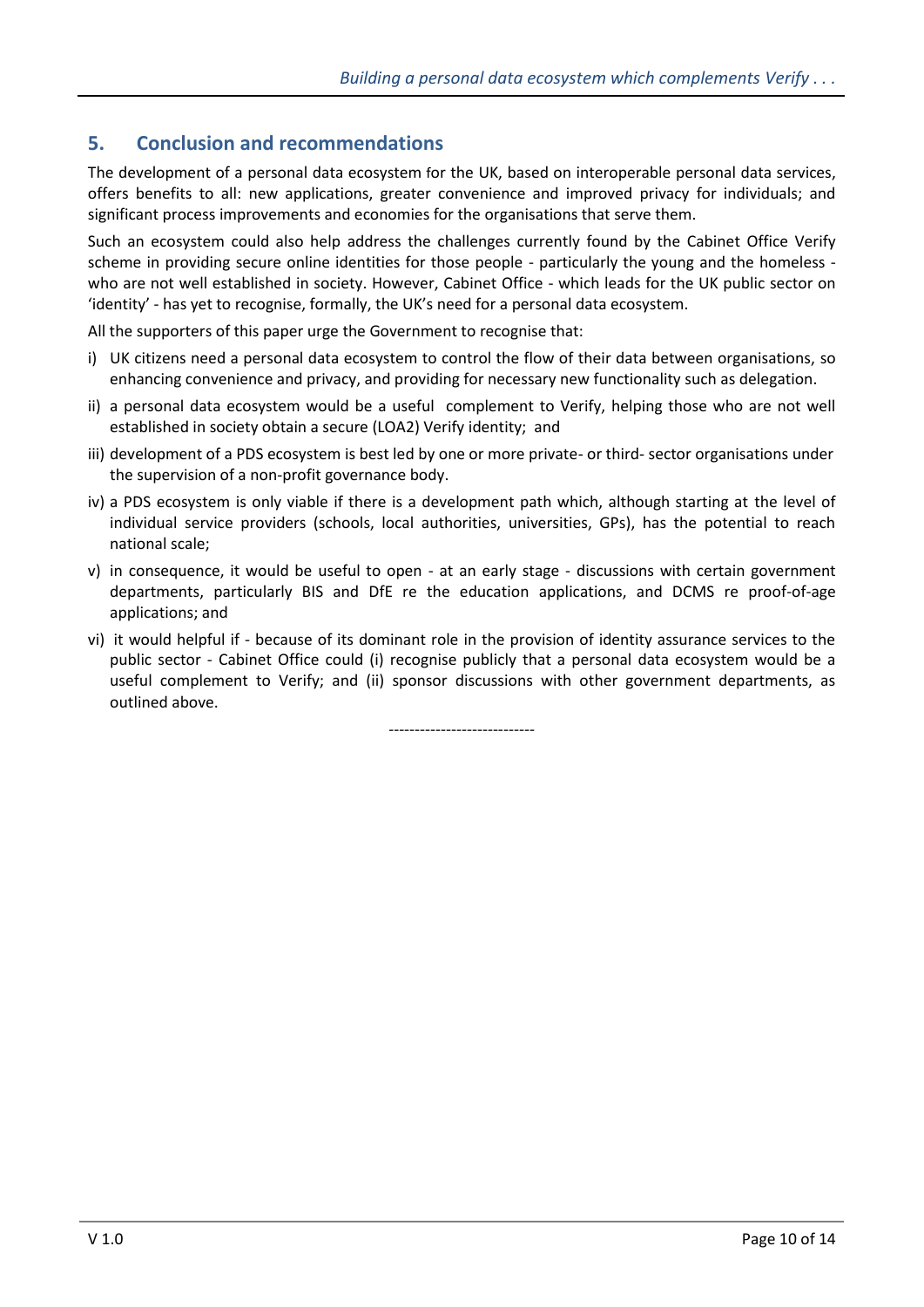## <span id="page-10-0"></span>**Annex - Uses cases for Attribute eXchange**

In the sections below, we describe a number of Attribute Exchange use-cases, showing that most require a PDS-based approach, and cannot easily be developed if Verify is mandated as the foundation.

#### <span id="page-10-1"></span>A1. Blue Badge

Warwickshire County Council (WCC) is leading work to explore how AX can be added to the Cabinet Office Verify scheme for identity assurance. They are examining the process by which less-able residents apply for a 'Blue Badge', permitting parking privileges. To determine eligibility, it's necessary to seek information attributes - from other organisations.

It turns out that the Department of Work & Pensions (DWP) can give a 'yes/no' answer for about 40% of applicants. This fact has led to the creation of a simple design for AX in which, once the individual has given consent, WCC sends a request (including 'identity' as supplied by the individual's Verify IdP) to DWP, via a specialised 'AX' hub; the response is sent back along the same path.

But this approach cannot be generalised - either to the 60% of Blue Badge applicants for whom DWP has no relevant information or to the many other AX uses cases. Why? Because it only works if the Relying Party in this case WCC - knows which organisation to ask for the necessary information. In the Blue Badge case, there are many other organisations - apart from DWP - who might be in a position to provide evidence of eligibility. Examples include medical consultants, the Ministry of Defence (in its capacity as administrator of the Armed Forces Compensation Scheme), and other local authorities (who maintain registers of those with sight loss).

A simplistic fix would be to persuade all relevant organisations to contribute their records to a national database. But this is a first step on a slippery path to a single database for all kinds of personal data, or at least a single database for each sector. For reasons of privacy, and because such outcome does nothing to address the question of how individuals should be identified to, and control access to, such databases, development in this direction appears unsound. Instead, an ecosystem of personal data services - which would deal natively with the identification and access control issues - appears to be a better long-term approach.

#### <span id="page-10-2"></span>A2. Portable personal education record

Qualifications are clearly verifiable attributes, and - because there are so many learning providers and awarding bodies - it is only the individual who knows where such attributes are stored. Thus a portable personal education record (PPER) is a leading application for a PDS ecosystem.

That said, there have - over the years - been a number of attempts to create student-centric electronic education records. The most recent was the Learning Records Service (LRS), created in 2006, which aggregates records from the awarding bodies that serve secondary and further education, using a Unique Learner Number for matching purposes. The universities have been invited to contribute their records as well, but few have done so because - it would seem - all act as their own awarding bodies and see no need for a state service as an intermediary.

LRS is now almost a white-elephant. It is not used by individuals for transition between learning providers or into employment; in fact the only user is the National Careers Service, and the number of queries to the NCS is said to be very low, of the order of 100 a month.

Prior to LRS, effort was focused on what were called 'e-portfolios', defined as a point of presence in the network space which individuals could use to evidence attainment. But all such systems were provided by an individual's learning provider, meaning that the individual lost access to them on transition to a new learning provider or into employment.

As PDS based approach to a PPER promises to overcome the flaws of both LRS and e-portfolio. The scheme would be piloted within a single learning provider of each type (university, FE college, secondary school), and - if successful - could then be rolled out. Other PDS applications, such as voice and text communication, low-value payment, and alumni relations, would increase the attractiveness of the approach to learning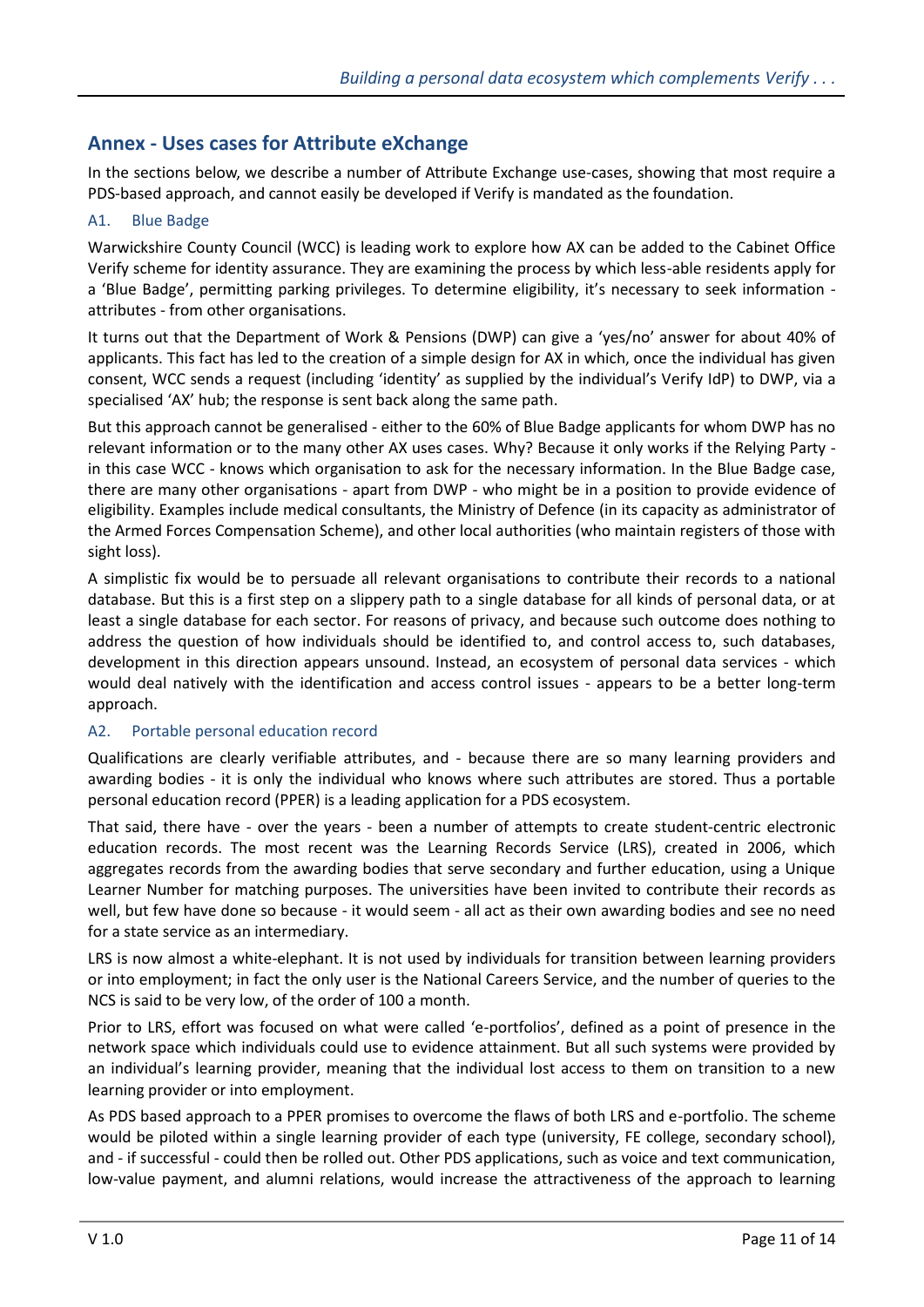providers. If successful, the scheme would ultimately be used for transition between learning providers, and application for a first job.

### <span id="page-11-0"></span>A3. Trusted online identity for young people

As described in the main body of the paper, a young person will be able to collect - using a PDS - vouches for identity from the learning providers and other organisations they encounter as they journey through the education system and into employment. When aggregated, such vouches will be significant contribution to the identity proofing required to obtain a Verify-style LOA2 identity, and thus help address Verify's current difficulties in serving those who lack one or more of passport, driving licence, or credit file typically the young.

#### <span id="page-11-1"></span>A4. Foundational identity

Back in the early 2000s, the then Government tried to introduce a national identity card. But the proposal faced significant opposition, and was eventually scrapped on grounds of cost and harm to privacy. As a consequence the UK still has no modern system for providing a secure foundational identity, relying instead on paper birth certificates and various special schemes for immigrants and refugees. Thus, when a young person born in the UK opens their first bank account, they cannot do so online, but rather must present themselves at a bank, equipped - if they do not have a passport or driving licence - with their paper birth certificate.

Verify does not purport to be a secure foundational identity scheme: it merely provides a way by which an individual can make online use of an identity that is already well established - in the passport, driving licence, and credit reference databases - offline.

Going right back to the beginning, an individual's foundational identity relationships are those with their parents, who confer an identity on a new-born, register this identity with an official registrar, and receive a birth certificate in return. Thus the long-term answer to enabling young people to prove their identity on line is to give them, using a PDS or similar, the ability to show an electronic birth certificate to counterparties. Babies would acquire a PDS at birth, with the first three relationships being with the parents and the official registrar. The parents would control (see section re delegation) the child's PDS account until an agreed transition point, probably in their early teens.

While electronic birth certificates remain some way ahead, the necessary infrastructure can be developed now in support of nearer term applications. And given that a PDS ecosystem enhances privacy, the scheme is likely to be welcomed.

#### <span id="page-11-2"></span>A5. Proof of age for young people

Online proof of age for young people is topical at the moment, with the impetus provided by a commitment in the Conservative manifesto to 'stop children's exposure to harmful sexualised content online, by requiring age verification for access to all sites containing pornographic material'. There are also use cases for proving that a child's age is under a certain threshold, principally access to 'safe' chat rooms and social networking sites. The Digital Policy Alliance is running a working group<sup>5</sup> on the topic.

In the absence of any single national identity database to which children and young people have online access, the obvious source of age-related attributes for young people are schools, college and universities. Using a PDS account, a young person will be able to prove age online by calling on the records held by his learning provider.

There's also the point that, in certain proof of age cases, it's desirable to allow individuals anonymity, e.g. it should be unnecessary to require full disclosure of KIA for either (i) access by children to safe social networking sites; or (ii) access by adults to 'adult' content. A PDS-style of user controlled attribute transfer allows such protection of privacy, whereas Verify does not.

**.** 

<sup>5</sup> See http://dpalliance.org.uk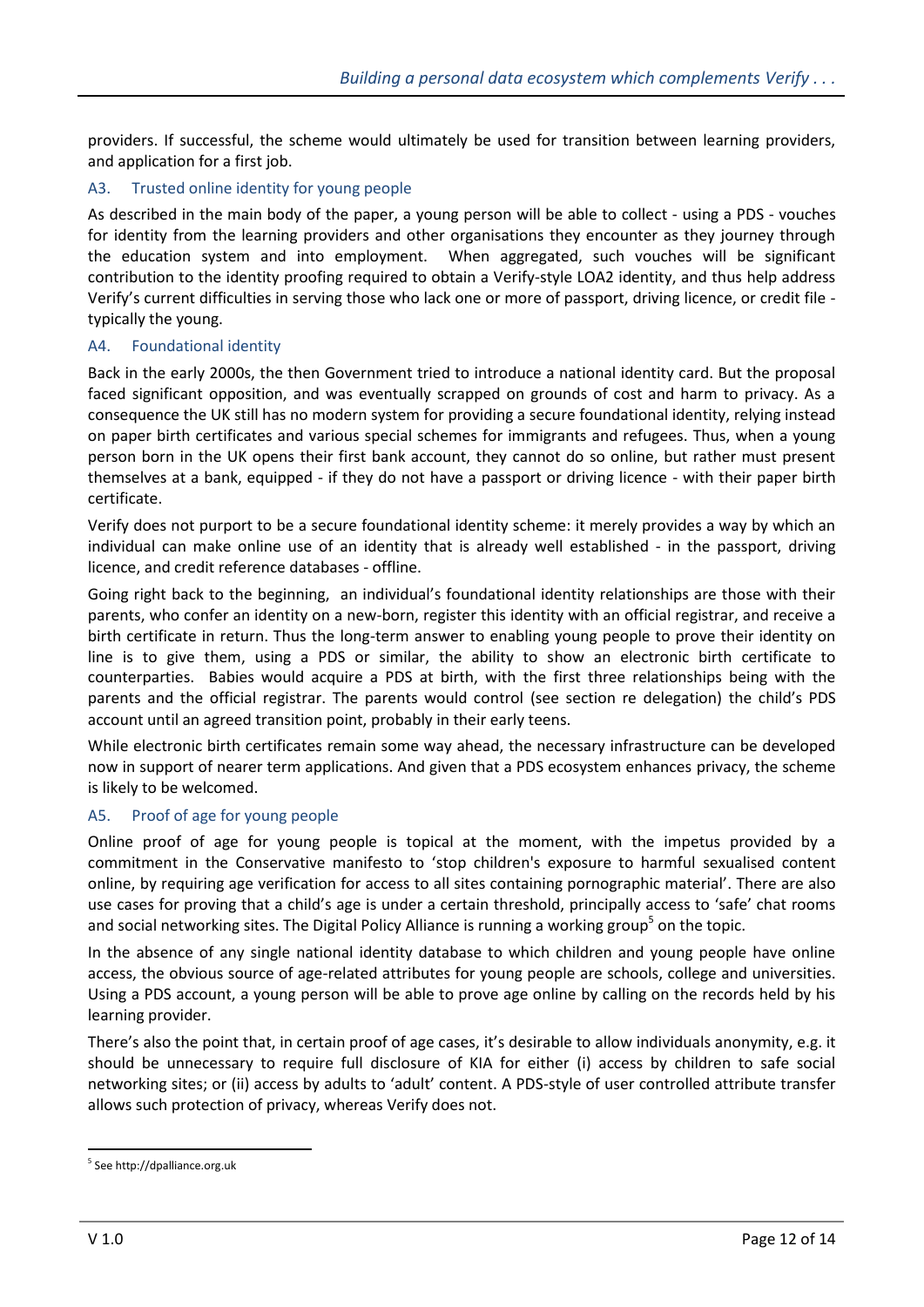### <span id="page-12-0"></span>A6. Proof of student status

Proof of student status is needed when applying for discounts. Those offered by local authorities on council tax, by transport operators on some forms of travel, and by technology companies on software are among the more significant.

It is schools, colleges and universities that determine student status. And only students themselves know which learning provider they attend. Yes, there are various centralised databases - such as the Learning Records Service and that held by the National Union of Students - but all are derivative, incomplete, and take time to be updated when status changes. Thus, on the face of it, a good solution to proof-of-studentstatus requires a PDS based approach.

#### <span id="page-12-1"></span>A7. Delegation / power of attorney

At work, there are many uses cases where one individual delegates authority to act on their behalf to another. Examples include giving an individual authority to make payments, or sign contracts, possibly with a value cap. In private life, authority to act on behalf of someone who is incapable if often transferred to another, with examples being a parent acting on behalf of a child, or a lawyer acting - with power of attorney - on behalf of a client.

While many large corporations have sophisticated systems for managing delegation, there is little provision as yet for online transfer of authority between private individuals. Various architectures can be imagined: there's an organisation-centric model, in which each service provider relies solely upon its own records, but can never be sure that such records are up-to-date; and there's a user-centric approach, in which an individual (or possibly the courts acting on an individual's behalf) would record transfers of authority for different areas of life within the individual's PDS account; such details could then transmitted to new service providers, or checked by existing service providers, when necessary.

#### <span id="page-12-2"></span>A8. User preferences, including address

In time, individuals may wish to use a network agent to inform multiple different counterparties about their preferences, such as where they choose to live, what language they find most convenient, what their interests are, and what level of general and / or interest-specific marketing material they are prepared to accept. Such applications may generate significant revenue.

The Verify design makes the usage of an IdP for these applications problematic, because a Relying Party does not know which IdP an individual has chosen to use, and therefore which IdP to regard as the source of truth for individual preferences. Put otherwise, there is no provision within Verify for an RP to request up-to-date information about an individual on the basis of previously expressed consents.

#### <span id="page-12-3"></span>A9. Medical applications.

Family doctors, like learning providers, see their customers face-to-face, and see little need for Verify IdPs to connect patients to their local records. The argument then goes:

- $\circ$  'Ah, but national health records are different, and it is there that Verify-style IdPs will be needed'.
- $\circ$  'But national records are simply an aggregation of local records: why not allow individuals to aggregate their own local records, using a PDS ecosystem ? '
- o 'Ah, but there are all sorts of reasons why individuals should not have charge of their own health records: the NHS needs them for research, and what about children, the infirm and the mentally ill ?

Suffice to say, it's a complex issue and not likely to be resolved soon. But there is a clear case for dynamic attribute exchange in health: the electronic transmission of prescriptions (scrips) from a GP surgery to a pharmacist. Scrips can already be sent electronically, by a GP surgery to a pharmacist specified in advance by the individual. The next step is to regard a scrip as an attribute, and enable an individual to transmit scrips, via their PDS account, to a pharmacy chosen at some later point, possibly online. A good solution would also enable individuals to request new scrips electronically, rather than having to use the paperbased approach still favoured by most surgeries.